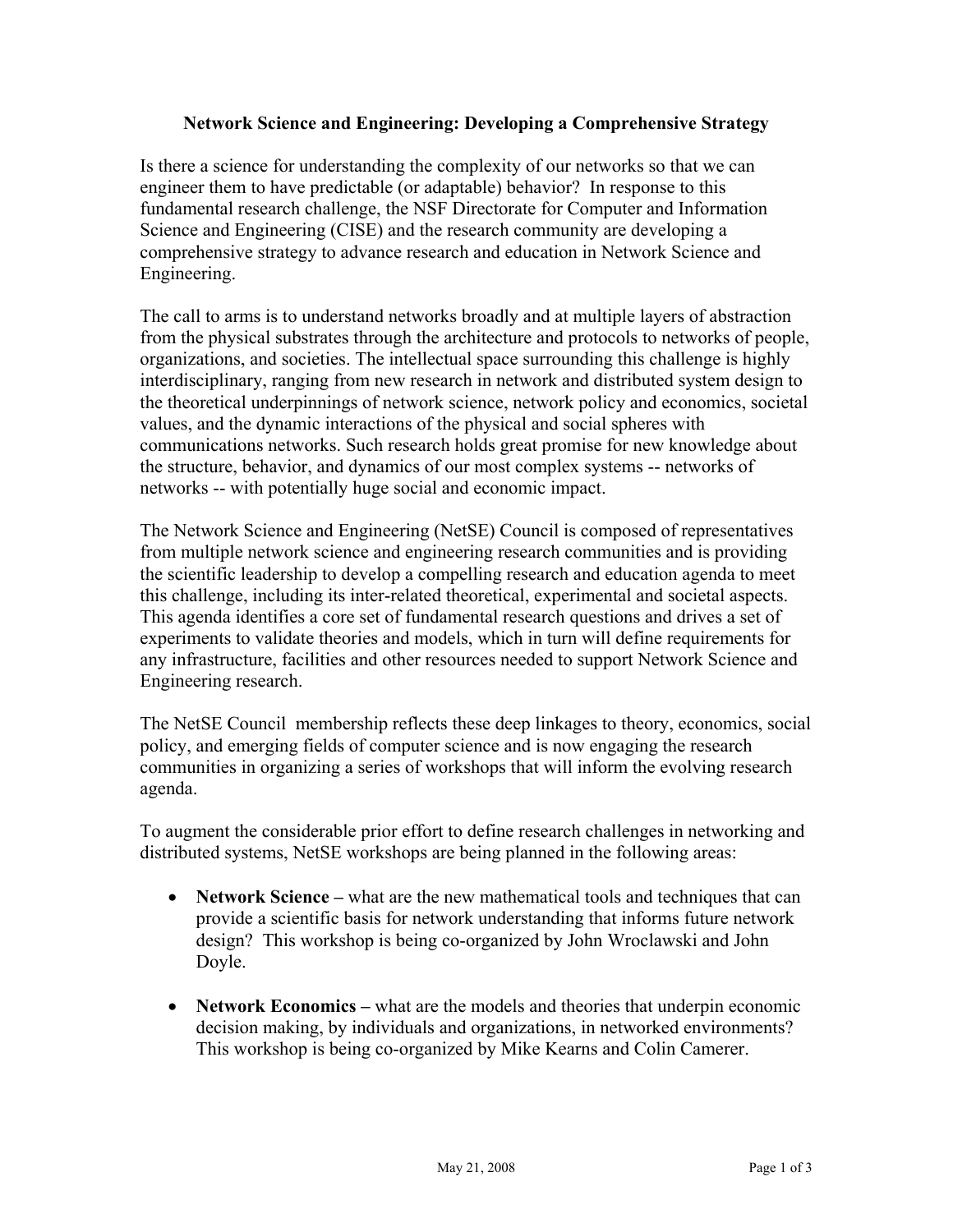! **Network Design and Societal Values –** how do (and how should) network designs reflect societal values? This workshop is being co-organized by David Clark and Helen Nissenbaum.

Along with these workshops, small focused groups will meet to extract and build upon prior efforts in the following areas:

- **Theory of Networked Computation** what are the algorithmic and complexity questions associated with computing in and on a network?
- ! **Network and Distributed Systems Architecture and Engineering** what are the architectures, services and protocols that form the basis for better future networks?

The output of these workshops will be used, along with relevant prior efforts, to synthesize a broad and comprehensive NetSE research and education agenda. The first draft of that agenda will be available for community review and comment in Fall 2008.

As a concurrent activity, community planning for the suite of infrastructure that will support NetSE experiments has been underway since 2005. This suite is termed the Global Environment for Network Innovations (GENI). Although its specific requirements will evolve in response to the evolving NetSE research agenda, the facility's conceptual design is now clear enough to support a first spiral of planning and prototyping. The core concepts for the suite of GENI infrastructure are as follows.

- ! **Programmability** researchers may download software into GENI-compatible nodes to control how those nodes behave;
- ! **Virtualization and Other Forms of Resource Sharing**  whenever feasible, nodes implement virtual machines, which allow multiple researchers to simultaneously share the infrastructure; and each experiment runs within its own, isolated slice created end-to-end across the experiment's GENI resources;
- ! **Federation** different parts of the GENI suite are owned and/or operated by different organizations, and the NSF portion of the GENI suite forms only a part of the overall 'ecosystem'; and
- ! **Slice-based Experimentation** GENI experiments will be an interconnected set of reserved resources on platforms in diverse locations. Researchers will remotely discover, reserve, configure, program, debug, operate, manage, and teardown distributed systems established across parts of the GENI suite.

As envisioned in these community plans, the GENI suite will support a wide range of experimental protocols, and data dissemination techniques running over facilities such as fiber optics with next-generation optical switches, novel high-speed routers, city-wide experimental urban radio networks, high-end computational clusters, and sensor grids. The GENI suite is envisioned to be shared among a large number of individual,